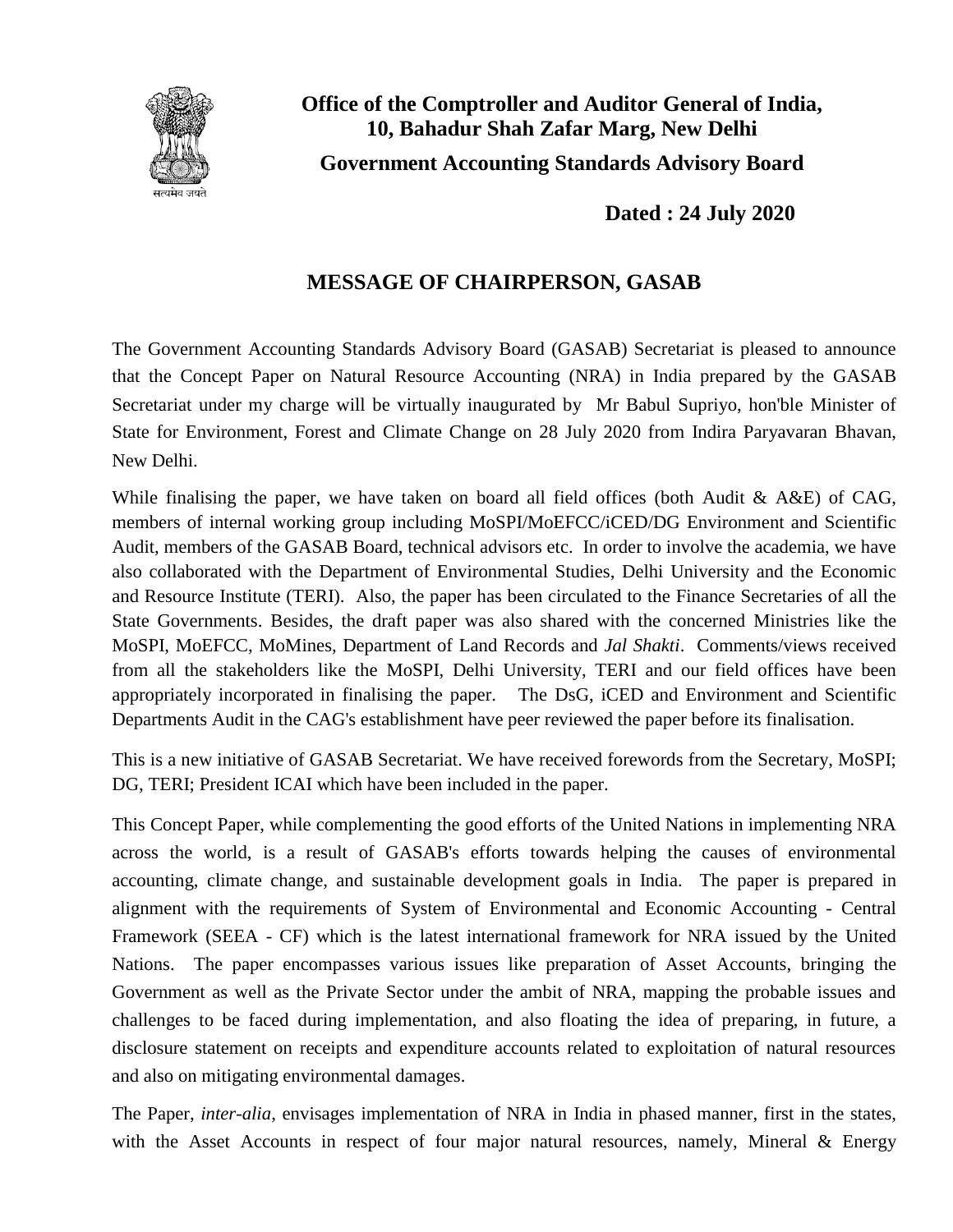Resources, Water Resources, Forestry & Wildlife Resources and Land Resources and then gradually rolled out at the national level. With these ambitious targets laid over a time frame of about 10 years, India would be able to achieve half of the four stage implementation plan of NRA envisaged by SEEA - CF and find place among the select countries reaching this far, till date.

I would like to place on record my appreciation for Shri Ashok Sinha, Principal Director and Shri Sudipta Narayan Biswas, SAO in GASAB Secretariat for working relentlessly to bring up such an informative, research oriented paper with definite proposals for a well laid out implementation plan for NRA in India. Without their hardwork, releasing this paper within the targeted timeframe would not have been possible. I also thank all the stakeholders for their unstinting support and inputs while preparation of this paper.

I sincerely hope that the concept paper will be well received by the stakeholders in the Government and Private Sector and taken forward for implementation. Also, I am sure that the paper would act as a stimulant for brainstorming among various interest groups in the academia in India and also abroad.

Copies of the paper will be available in the GASAB Secretariat in the CAG's office, on demand, and also placed on the website of GASAB (www.gasab.gov.in) after the launch. Comments/suggestions are welcome.

Battanga

 **(ANITA PATTANAYAK) DEPUTY CAG & CHAIRPERSON, GASAB 24 July 2020**